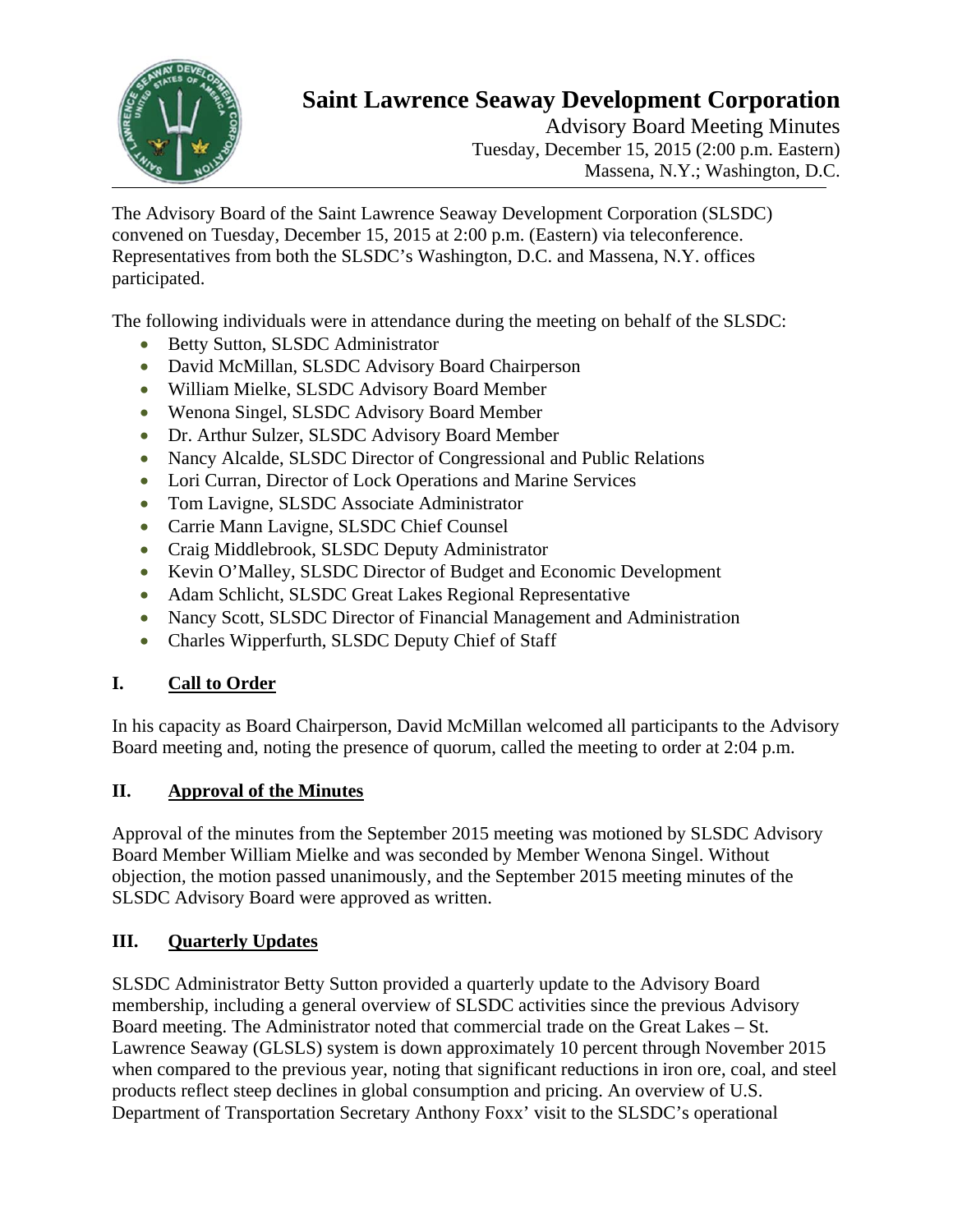headquarters in Massena, N.Y. on October 20 was also discussed. In particular, the Administrator joined the Secretary at the Seaway Recognition and Appreciation Ceremony, honoring Seaway employees and other local emergency responders who assisted during the cruise ship *St. Laurent* incident at Eisenhower Lock. Budgetary highlights were offered by the Administrator, including an acknowledgment that the SLSDC had recently received its  $52^{\text{nd}}$ consecutive clean audit for Fiscal Year 2015.

The SLSDC's outreach across the System was also discussed by the Administrator, who noted that the Great Lakes Seaway Partnership hosted its first state capitol day in Indianapolis in November 2015. The SLSDC remains extensively engaged in working with the International Joint Commission (IJC) on the Lake Ontario/St. Lawrence River Plan 2014 proposal. Administrator Sutton noted that SLSDC staff is heavily invested in the interagency process and have expressed support for tying Plan 2014 to the Order of Approval, ultimately requiring the IJC to coordinate with both the U.S. and Canadian governments on future changes.

As part of the SLSDC's nearly year-long Great Lakes Regional Initiative, the Administrator continues to promote the system, the Great Lakes region, and the SLSDC. Actions taken include presentation of Robert J. Lewis Pacesetter Awards in conjunction with community and/or maritime press/media events. The SLSDC also co-sponsored the  $11<sup>th</sup>$  annual Highway H<sub>2</sub>O Conference in Toronto in November, which was attended by over 150 attendees and remains one of the premier events for GLSLS stakeholders to network and understand global maritime trade dynamics. Administrator Sutton's update concluded by noting several personnel updates, including the retirement of Sal Pisani as Associate Administrator, the selection of Tom Lavigne as the new Associate Administrator in Massena, and the selection of Chuck Wipperfurth as the SLSDC's Deputy Chief of Staff.

SLSDC Director of Lock Operations and Marine Services Lori Curran provided the next quarterly update, noting that the Seaway's 2015 shipping season is expected to close the evening of December 30. No significant ice has been reported to-date, and the Seaway is optimistic about closing-related activities, including buoy decommissioning. Chairperson McMillan inquired about the *Cornelia,* a vessel currently anchored near the Port of Duluth in Lake Superior, and Mr. Middlebrook responded that the vessel was under ongoing investigation by the U.S. Coast Guard.

A budgetary and financial update was provided by both SLSDC Director of Budget and Economic Development Kevin O'Malley and Chief Financial Officer Nancy Scott. Mr. O'Malley presented highlights of the SLSDC's expected Fiscal Year 2016 and Fiscal Year 2017 budgets, which included Asset Renewal Program (ARP) initiatives for Hands-Free Mooring and the replacement of the SLSDC tugboat *Robinson Bay*. Ms. Scott reaffirmed that the SLSDC recently completed its  $52^{\text{nd}}$  clean audit and a separate quality control audit in Fiscal Year 2015.

Adam Schlicht, the SLSDC's Great Lakes Regional Representative in Cleveland, Ohio, discussed the SLSDC's ongoing trade and economic development initiatives. Highlights included increasing positive reception from Great Lakes stakeholders and thorough collaboration with the SLSMC. The HwyH<sub>2</sub>O Conference held in Toronto in November 2015 was one of the most successful ever, and both Corporations are preparing for Breakbulk Europe (Antwerp, May 2016) and the HwyH2O Trade Mission (London/Dublin, September/October 2016). In 2016, Mr.



2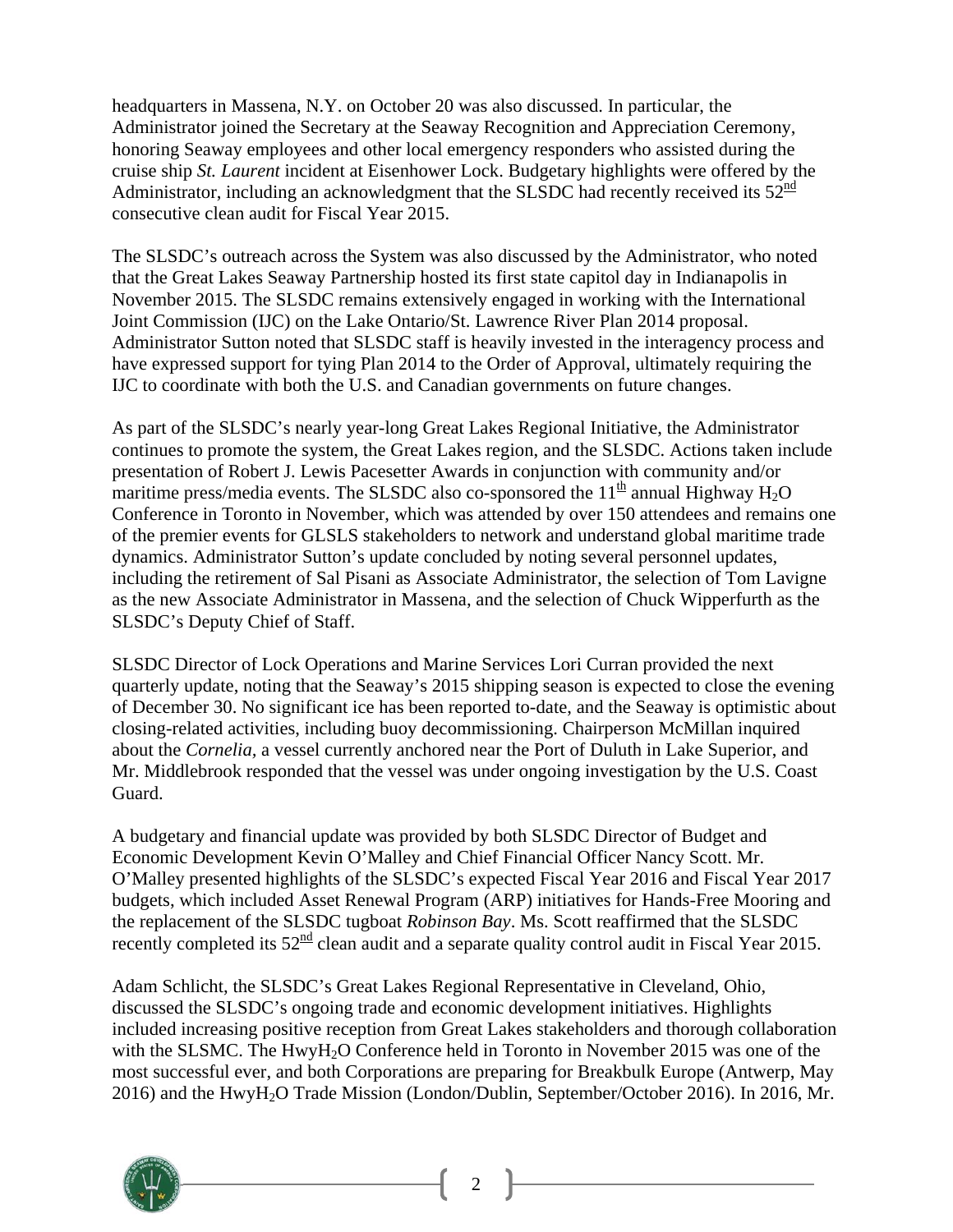Schlicht concluded, the Initiative will also increase outreach to the U.S. grain industry as well as the freight forwarder industry based in Houston, Texas.

Associate Administrator Tom Lavigne described ARP projects, including upgrading the lighting in the Eisenhower Lock highway tunnel to Light Emitting Diode (LED) technology, rehabilitating the Snell Lock miter gate machinery, replacing corroded stairways to the crossover galleries with fiber reinforced polymer units, and cutting slots and installing rails in the lock wall at Eisenhower Lock for installation of the Hands Free Mooring (HFM) units. The SLSDC is also continuing its efforts to resolve issues with the Ice Flushing System at Snell Lock. The SLSDC's maintenance personnel are performing work in the gallery at Eisenhower Lock in preparation for the contractor's work on the HFM slots this winter. Art Sulzer inquired about the SLSDC's plans for the *Robinson Bay* replacement, and Mr. Middlebrook noted that Robert Allen Limited, a contractor, was assisting the SLSDC with the design.

Deputy Administrator Mr. Middlebrook provided an environmental policy update, discussing the potential impact of the recent NRDC, et al. v. EPA decision on ballast water regulation on the Great Lakes. He also provided an update on the latest developments at the International Maritime Organization (IMO) and whether the Ballast Water Convention will come into effect this year or next. SLSDC Advisory Board Member Wenona Singel asked about the continuance of the Ballast Water Collaborative (BWC), and Mr. Middlebrook signified that the SLSDC is considering hosting another BWC meeting sometime in 2016.

Nancy Alcalde, SLSDC Director of Congressional and Public Relations, provided a quarterly update and overview. Recent congressional proposals of significance include the Vessel Incidental Discharge Act, which has not yet been considered by the U.S. House of Representatives. However, new port performance metrics were enacted by Congress, and the SLSDC is expected to participate in a new industry working group created to establish a national, unified process for moving freight. Ms. Alcalde also provided an overview about recent meetings and speaking engagements conducted by the Administrator, most notably U.S. Secretary of Transportation Anthony Foxx' recent visit to Massena, N.Y. to honor Seaway employees and local emergency responders.

The final quarterly report was offered by SLSDC Chief Counsel Carrie Mann Lavigne, who presented the latest update on the International Joint Commission's Water Regulation Plan 2014. Ms. Lavigne noted that the SLSDC's primary concern is with deviations for commercial navigation. Finally, Ms. Lavigne noted that both the SLSDC and SLSMC are expected to publish its annual rule making and tariff rate proposal for 2016 in January.

#### **IV. Old and New Business**

Advisory Board member Art Sulzer recommended hosting the next Advisory Board quarterly meeting concurrent to the Great Lakes Waterways Conference in early February in Cleveland. Member Singel agreed, echoing that it is important for the SLSDC Advisory Board to make connections with industry representatives and further understand the operation of Great Lakes ports. Deputy Chief of Staff Chuck Wipperfurth promised to coordinate with the Advisory Board accordingly.



3